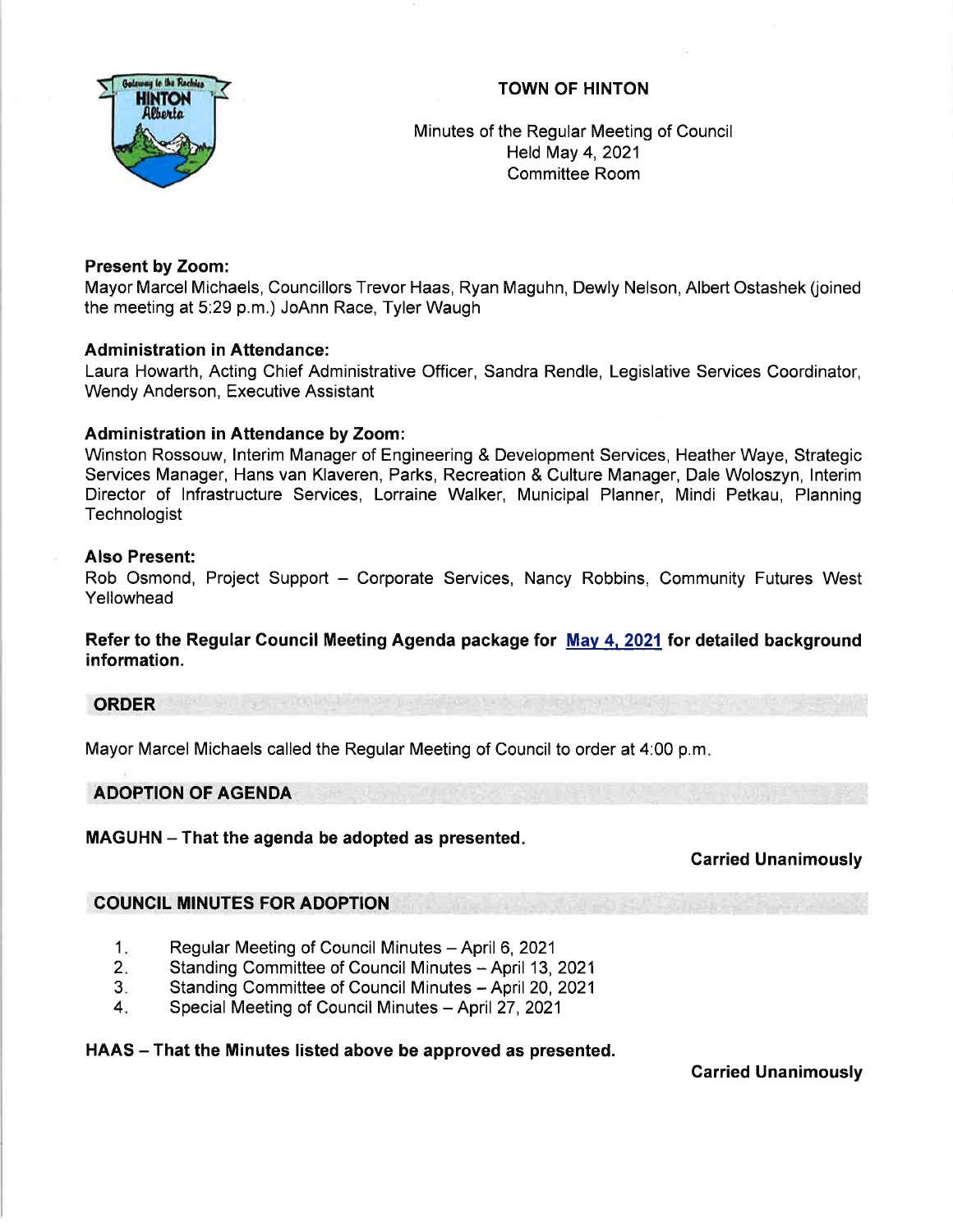Town of Hinton Regular Meeting of Council Minutes- May 4, 2021 Page | 2

#### CITIZENS MINUTE WITH COUNCIL

No citizens wished to speak with Council.

### PUBLIC HEARING

Deputy Mayor Waugh assumed Chair for the Public Hearing at 4:02 p.m

#### Municipal Reserve Disposal

#### lntroduction & Procedures

Deputy Mayor Waugh informed the hearing attendees the following Public Hearing is held pursuant to Section 674 of the Municipal Government Act, being Chapter M-26, R.S.A., 2000 and amendments thereto.

The following rules of conduct will be followed during this Public Hearing:

- $\triangleright$  Presentation should be brief and to the point.
- $\geq$  The order of presentation shall be:<br>Entry of written submissions;
	-
	- Those supporting the Municipal Reserve Disposal;
	- Those opposing the Municipal Reserve Disposal; and
	- Any other person deemed to be affected by the Municipal Reserve Disposal.
- $\triangleright$  Council may ask questions of the speakers after each presentation for clarification purposes.
- $\triangleright$  There will be no debating the Municipal Reserve Disposal, however, questions to the Councillors or other parties will be accepted through the Chair.

Deputy Mayor Waugh declared the Public Hearing relating to the Municipal Reserve Disposal for Plan 962 0706, Block 1, Lot 40MR open.

Secretary Rendle informed the purpose of the proposed Municipal Reserve Disposal is to remove the Municipal Reserve designation from a portion of 137 Meier Street as shown in the Municipal Reserve Disposal Map.

Notice of this Public Hearing was advertised in the Hinton Voice newspaper on April 22 and 29, 2021, posted on the Town of Hinton website and mailed to adjacent landowners.

Deputy Mayor Waugh requested

- $\triangleright$  Are there any late written submissions relating to the Municipal Reserve Disposal? No
- $\triangleright$  Is there anyone present who wishes to speak in favour of the Municipal Reserve Disposal? No
- $\triangleright$  Is there anyone present who wishes to speak in opposition to the Municipal Reserve Disposal?? No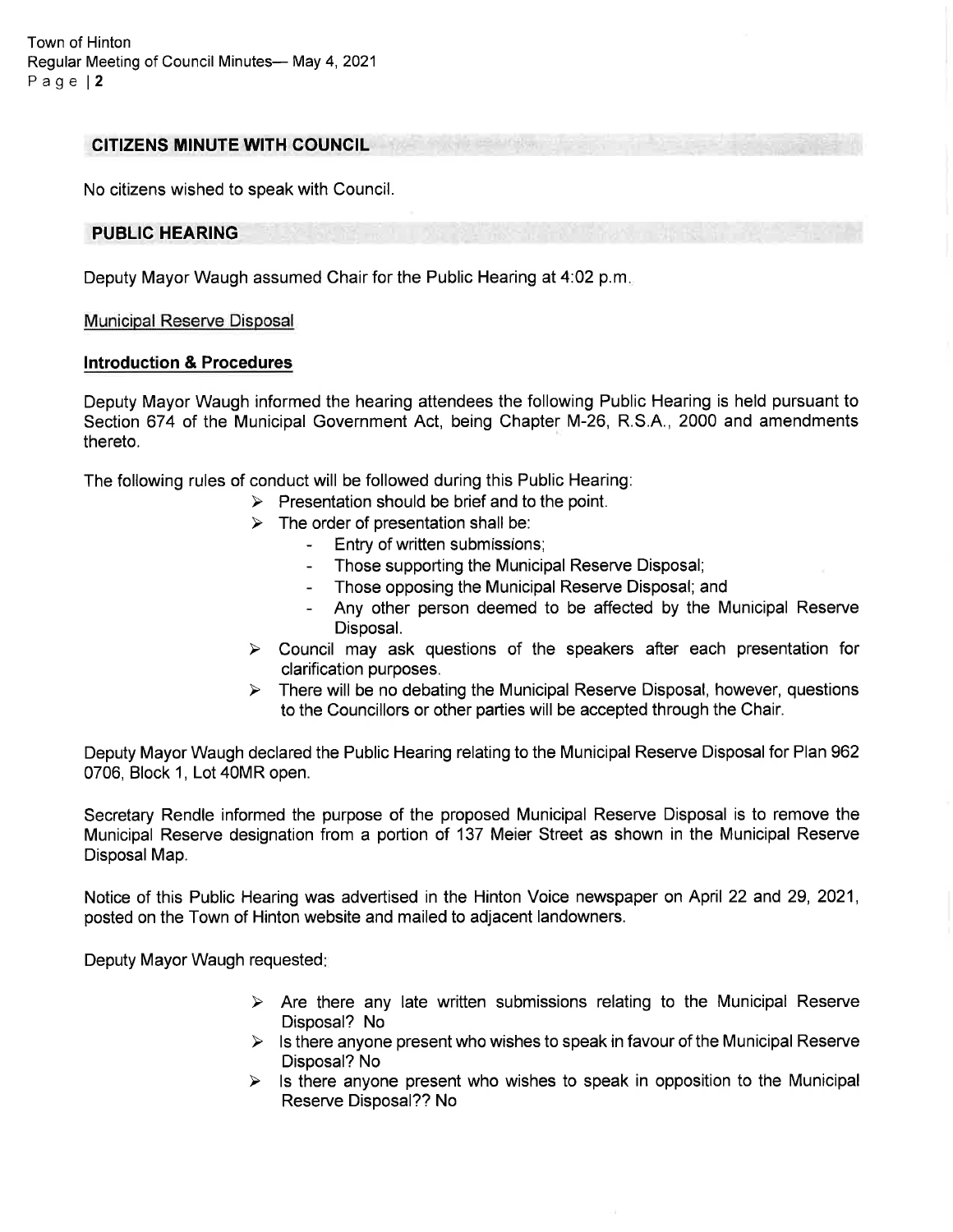Town of Hinton Regular Meeting of Council Minutes- May 4, 2021 Page 13

- $\triangleright$  Is there anyone present who is deemed to be affected by the Municipal Reserve Disposal? and wishes to speak? No<br>  $\triangleright$  Do the Councillors have any further questions? No
- 
- $\triangleright$  Do the Councillors require further information? No

Deputy Mayor Waugh declared that the Public Hearing relating to the Municipal Reserve Disposal for Plan 962 0706, Block 1, Lot 40MR closed.

### NELSON - That the Public Hearings be adjourned at 4:05 p.m.

### Garried Unanimously

Mayor Michaels assumed the Chair

# ACTION ITEMS

1. Municioal Reserve Disposal

HAAS - That Council proceed with the removal of the Municipal Reserve designation from approximately 157 m2 of Plan 962 0706, Block 1, Lot 40MR (137 Meier Street) as shown on the Municipal Reserve disposal Map and that Gouncil direct Administration to convert the approximately 157 m2 of Plan 962 0706, Block 1, Lot 40MR (137 Meier Street) as shown on the Municipal Reserve disposal map to road right-of-way.

Garried Unanimously

M. Petkau left the meeting at 4:13 p.m

2. Proposed Policy CS 7200 Recreation & Parks User Fee Po

NELSON - That Gouncil approve Policy CS 7200 Recreation & Parks User Fee Policy, including 2021-2024 Fee Schedules A and B as presented.

> Carried 5-1 For: Haas, Waugh, Michaels, Nelson, Race Against: Maguhn

S. Kovatch joined the meeting at  $4:24$  p.m.

3. Aquatics Promotional Proqram Rates Subsidization

MAGUHN - That Council direct Administration to further extend the subsidization of the aquatics promotional program rates of \$20 for non-members / \$10 for members per half hour by 50% until the end of day June 15,2021 and recuperate lost revenues from Emergency Response Reserve funds and that Council direct Administration to increase the hours of bookings available in the Dr. Duncan Murray Recreation Centre to include Option C until the end of day June 15, 2021 and recuperate the increased direct expenses from Emergency Response Reserve Funds.

Nelson Amendment - and that a Request for Decision be brought to the Regular Meeting of Council June 8, 2021 that contains usage and updated Emergency Response Reserve funding numbers.

**Carried Unanimously**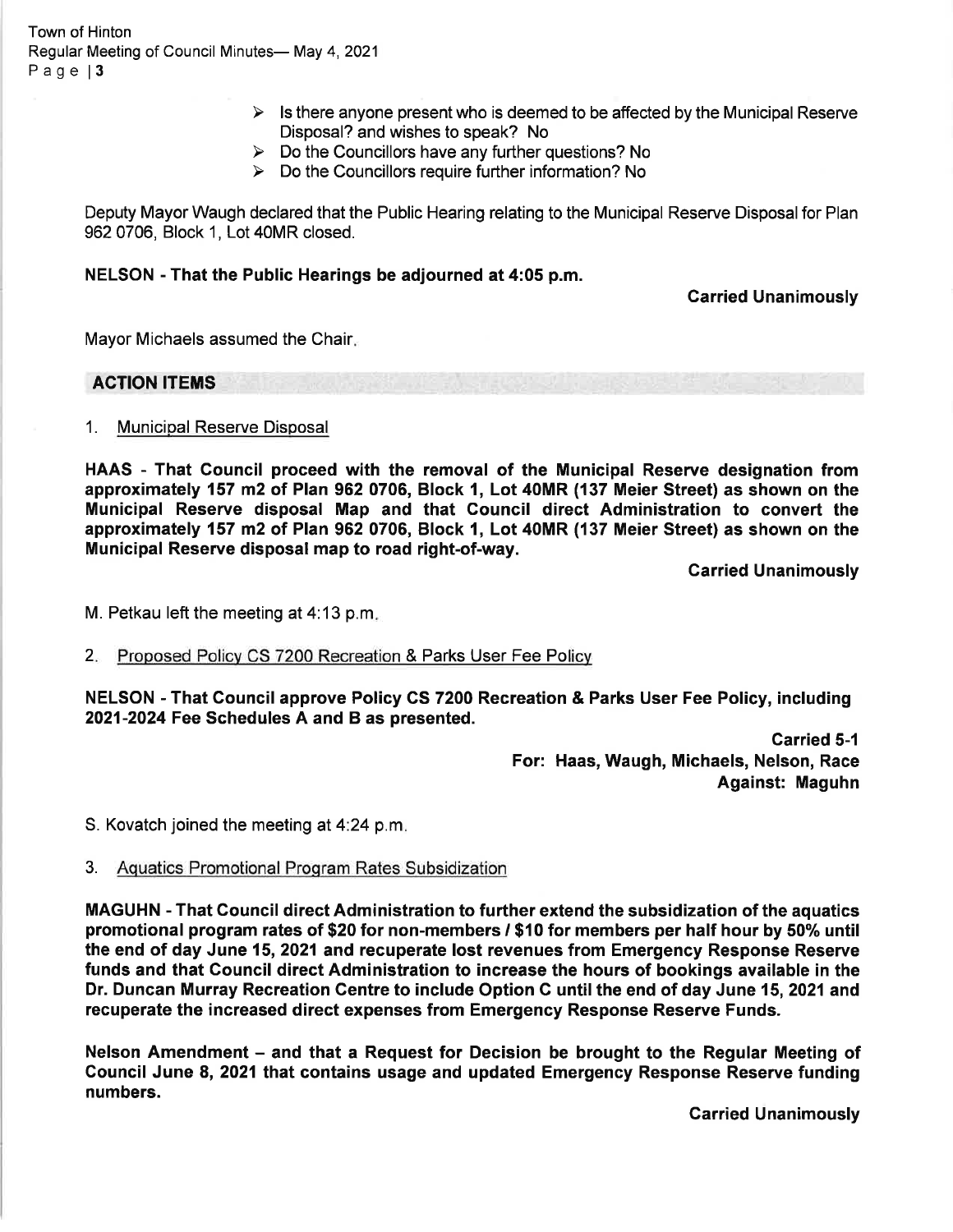MAGUHN - That Council direct Administration to further extend the subsidization of the aquatics promotional program rates of \$20 for non-members / \$10 for members per half hour by 50% until the end of day June 15, 2021 and recuperate lost revenues from Emergency Response Reserve funds and that Gouncil direct Administration to increase the hours of bookings available in the Dr. Duncan Murray Recreation Centre to include Option C until the end of day June 15, 2021 and recuperate the increased direct expenses from Emergency Response Reserve Funds and that a Request for Decision be brought to the Regular Meeting of Council June 8, 2021 that contains usage and updated Emergency Response Reserve funding numbers.

Garried Unanimously

NELSON: That ltem #4 Rescind Gouncil Motion MD-2050 be moved to last item. Carried Unanimously 4. Tax Rate Bylaw #1155 and Supplementary Bylaw #1156 MAGUHN - That Gouncil give First reading of Tax Rate Bylaw #1155. Garried Unanimously HAAS - That Gouncil give Second reading of Tax Rate Bylaw #1155. Carried Unanimously RACE - That Gouncil give unanimous consent for Third reading of Tax Rate Bylaw #1155. Carried Unanimously NELSON - That Council gives Third reading of Tax Rate #1155. Garried Unanimously NELSON - That Council give First reading of Supplementary Assessments Bylaw #1156. Garried Unanimously MAGUHN - That Council give Second reading of Supplementary Assessments Bylaw #1156. Garried Unanimously NELSON - That Gouncil give unanimous consent for Third reading of Supplementary Assessments Bylaw #1156. Garried Unanimously RACE - That Gouncil gives Third reading of Supplementary Assessments Bylaw #1156. Carried Unanimously R. Osmond left the meeting at 5:22 p.m. and N. Robbins joined the meeting. 5. COVID-19 Business Resilience Support Program Report

MAGUHN - That Council approve a collaborative marketing program of \$30,000 that would promote local businesses working in partnership of three or more partners to promote their businesses.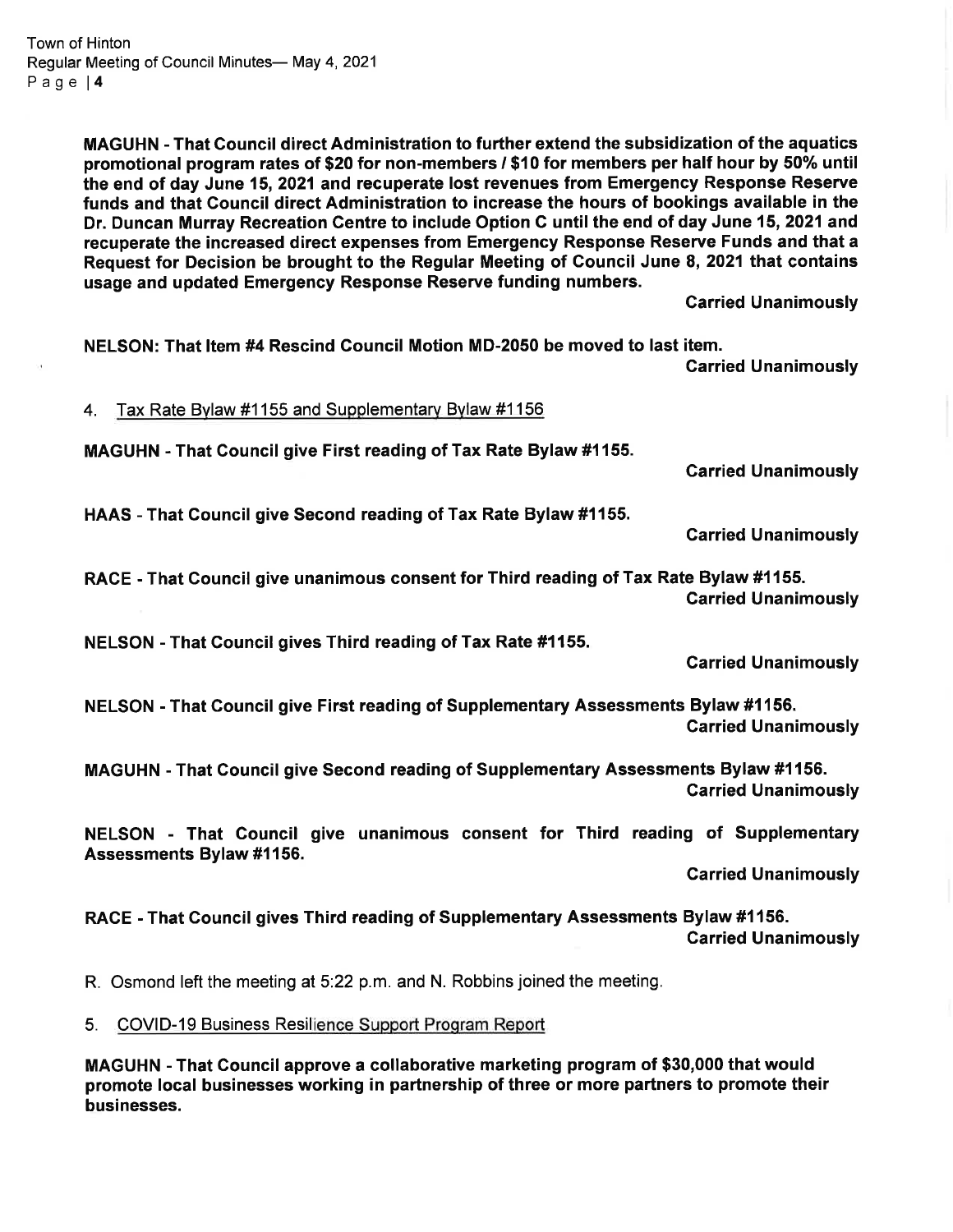Town of Hinton Regular Meeting of Council Minutes- May 4, 2021 Page | 5

Councillor Ostashek joined the meeting at 5:29 p.m

NELSON - That Gouncil refer the above motion to a Standing Committee meeting on or before May 18, 2021.

Garried Unanimously

RACE - To direct Administration to bring back a report no later than June 22, 2021 on available options to assist Town of Hinton tenants.

A short break was called at 6:25 p.m., the meeting resumed at 6:39 p.m.

## OSTASHEK AMENDMENT - add non-government

Carried Unanimously

RACE - To direct Administration to bring back a report no later than June 22, 2021 on available options to assist the non-government Town of Hinton tenants.

> Carried 6-1 For: Haas, Waugh, Maguhn, Michaels, Ostashek, Race Against: Nelson

MAGUHN - That Council approve the COVID-19 Business Resilience Support Program of \$100,000 for a local business goods and services program funded by the Emergency Operations Reserve, with the grant criteria and eligibility as presented.

Garried Unanimously

NELSON - That Gouncil approve the Town of Hinton entering into an agreementwith Community Futures West Yellowhead to administer the COVID-19 Business Resilience Support Program. Garried Unanimously

N. Robbins left the meeting at 6:50 p.m.

6. Hinton Golf Course Economic Opportunities

MAGUHN - That Gouncil direct Administration to undertake an Expression of Interest (EOl) process, that upholds the availability of golf in Hinton as a requisite component of the EOl.

> Carried 6-1 For: Haas, Waugh, Maguhn, Michaels, Ostashek, Race Against: Nelson

S. Kovatch left the meeting at 7:10 p.m.

## 7. Rescind Council Motion MD-2050 (ln-fill Policv)

HAAS - That Council rescind Motion MD - 2050 as per Council Action Pending List and instruct Administration to embed infill design guidelines in the form of Appendix A as part of a new directive.

NELSON - To split the Motion.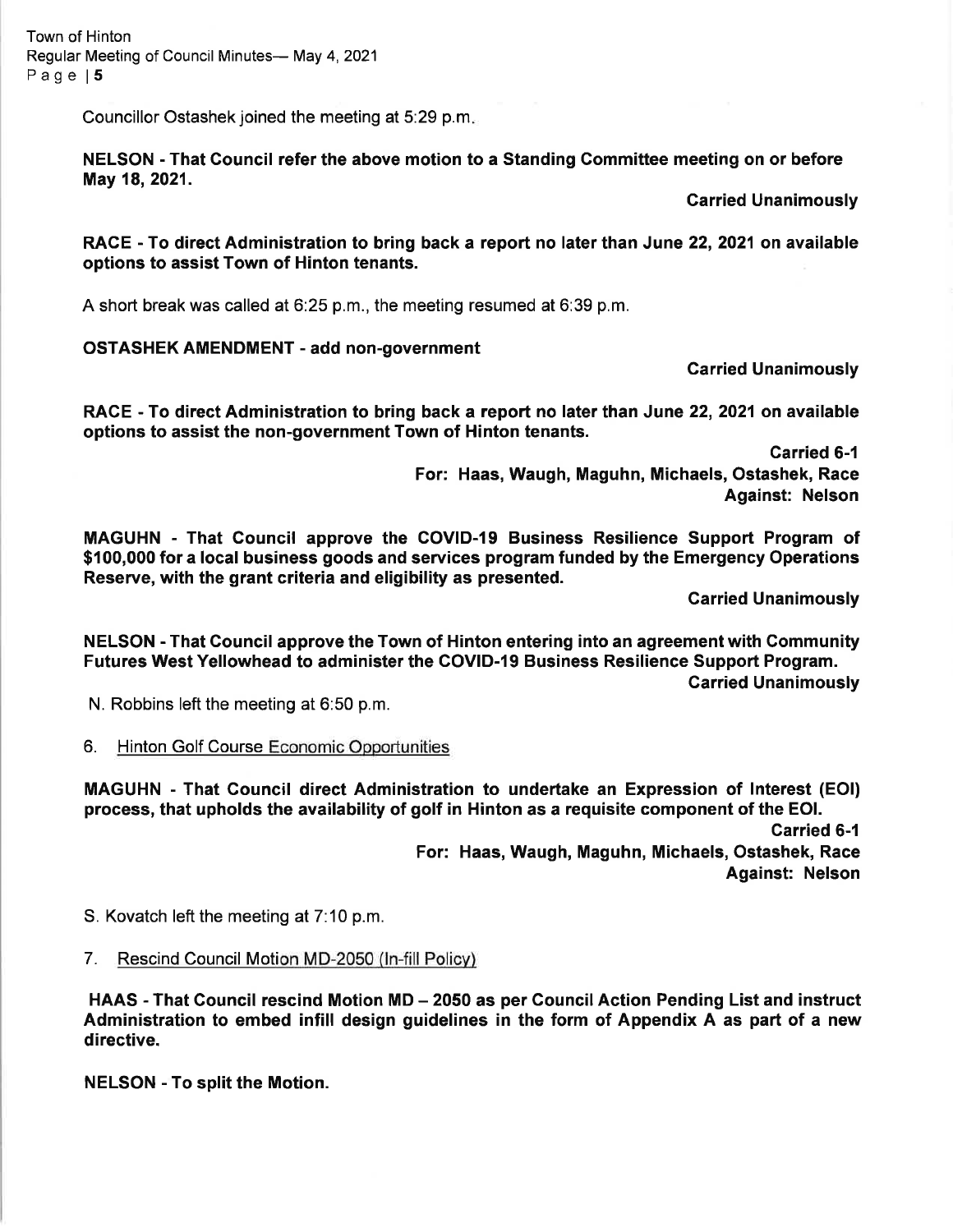Town of Hinton Regular Meeting of Council Minutes-May 4, 2021 Page l6

HAAS - That Council rescind Motion MD – 2050 as per Council Action Pending List.

Garried 5-2 For: Haas, Waugh, Maguhn, Michaels, Ostashek Against: Nelson, Race

HAAS - Instruct Administration to embed infill design guidelines in the form of Appendix A as part of a new directive.

> Garried 6-1 For: Haas, Waugh, Maguhn, Michaels, Ostashek, Race Against: Nelson

## INFORMATION ITEMS

1. Council Information Packages #1, #2, #3 and #4 for May 4, 2021

HAAS - That Council accept lnformation Packages #1, #2, #3 and #4 for May 4, 2021 as information.

Carried Unanimously

## REPORTS FROM MAYOR, COUNCIL, CHIEF ADMINISTRATIVE OFFICER

1. Council Updates (Training, Conferences, Committees, Community Events) and Urgent Matters

Councillors reported on the various committees, meetings, and activities they attended since the last Regular Council meeting and what they plan on attending in the coming weeks as well as any urgent matters.

2. Chief Administrative Officer Report and Status Report

Laura Howarth, Acting Chief Administrative Officer, provided an update on administrative matters and provided a status report.

3. Administrative Inquiries

There were no Administrative lnquires.

### NOTICES OF MOTION

There were no Notices of Motion